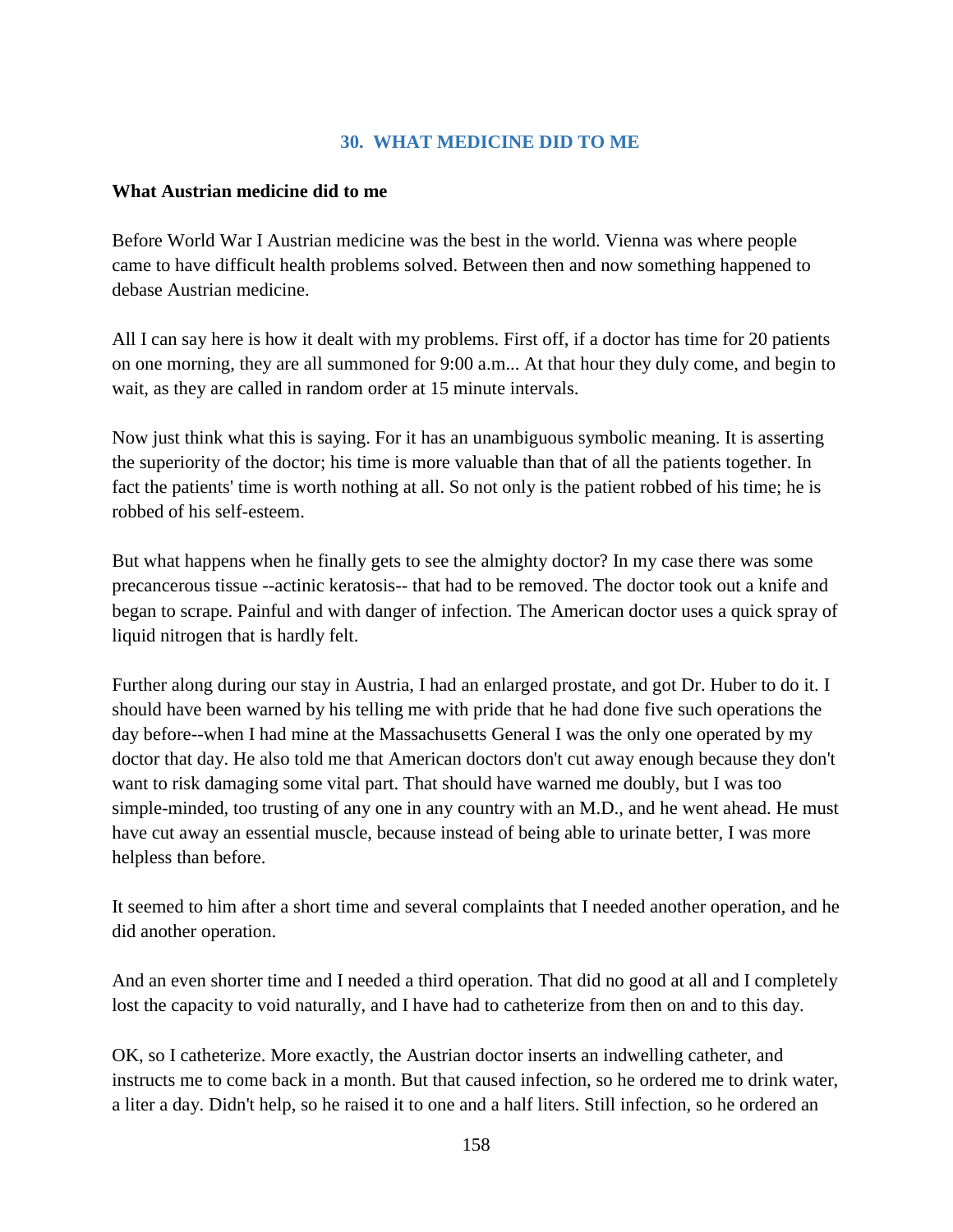antibiotic to be taken daily. Prophylactic daily use of an antibiotic generates a resistant strain of the bacterium and so makes itself useless.

It was not until my ten years in Austria were up and I got back to the US that I was told about self-catheterization, and I still remember the date when I started: August 11, 1994. The American doctor had his assistant coach me, and following that I have been free of infection for months at a time, as long as I remember (or Beatrice remembers) that I am to drink a class of water at each meal, and one in the middle of the night. In Austria (I don't know about the rest of Europe) the patient is not trusted to use a catheter on his own, and besides the doctor needs the steady income of the once-a-month visit to change the in-dwelling catheter.



Photo of Nathan Keyfitz (unknown date and place). Source: [http://www.populationassociation.org/sidebar/paa-fund-campaign/honored-members/nathan](http://www.populationassociation.org/sidebar/paa-fund-campaign/honored-members/nathan-keyfitz/)[keyfitz/](http://www.populationassociation.org/sidebar/paa-fund-campaign/honored-members/nathan-keyfitz/)

It is fortunate I didn't have any other medical problems in Austria, or I would have other mementos in my body of my stay in that country.

But I cannot leave this subject without mentioning one problem that was diagnosed and solved by a Dr. Thumb and his younger associates while I was in the Baden hospital for one of my periodic spells of breathlessness. They had been discussing my case and came up with the unlikely suggestion that the difficulty breathing was related to a beta-blocker called timoptic that had been prescribed for glaucoma in the US. I switched to a different treatment for glaucoma, and my breathing has been normal ever since. I had learned something that good physicians keep constantly in mind--the complex interrelations within the human body.

Beatrice and I also had occasion to check out Austrian dentistry. She came to Austria with four of her own teeth left and when she returned to Cambridge she had only one, and that one ailing. She consulted the telephone directory and found Dr. Loren Wilson, a humane dentist in Cambridge willing to come down to his office on a Saturday morning. He found that that the